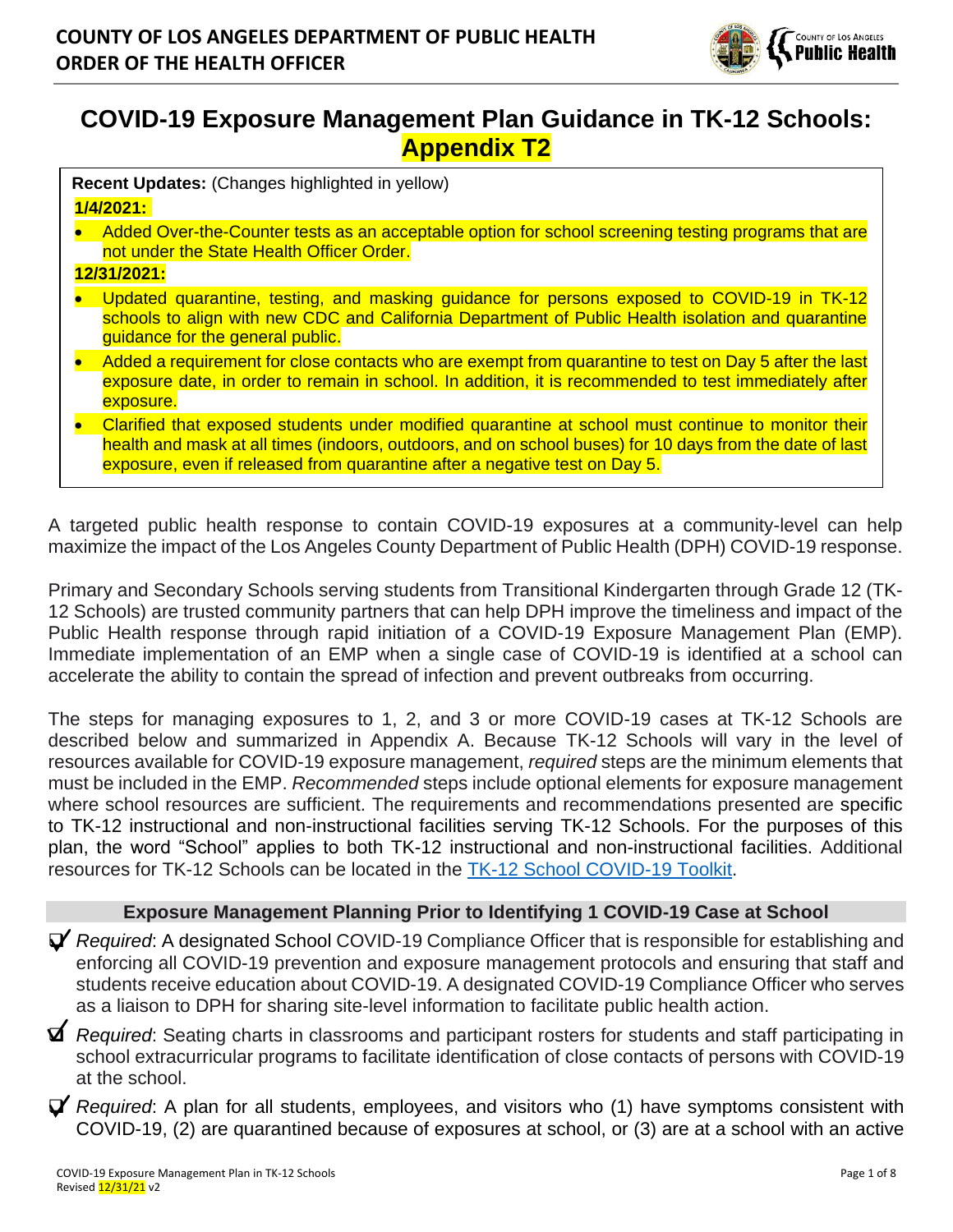

public health investigation to have access to testing or be tested for COVID-19.

- ❑ *Required*: A plan to report all known COVID-19 hospitalizations and/or deaths among students or staff to DPH by sending a notification to **ACDC-Education**@ ph.lacounty.gov.
- ❑ *Recommended*: If a school elects to implement an asymptomatic screening testing program, staff and students that are not fully vaccinated should be prioritized for regular testing as an important part of identifying infections early to prevent transmission on campus. Based on the current level of community transmission, fully vaccinated individuals may be considered for asymptomatic screening testing programs if there is sufficient testing capacity. School screening testing programs should use an FDA-authorized viral COVID-19 test, including a Nucleic Acid Amplification Test (NAAT, such as PCR) or an Antigen test, that is collected and performed in a healthcare setting or certified testing site. An FDA-authorized Over-the-Counter test is acceptable for use in COVID-19 school screening testing programs. Note, unverified Over-the-Counter test results cannot be used to fulfill required testing for school employees under the California [State Health Officer Order.](https://www.cdph.ca.gov/Programs/CID/DCDC/Pages/COVID-19/Order-of-the-State-Public-Health-Officer-Vaccine-Verification-for-Workers-in-Schools.aspx) *Recommended*: The Schools that choose to implement a symptom screening program are advised to apply DPH guidance on [Decision Pathways](http://publichealth.lacounty.gov/media/Coronavirus/docs/education/ScreeningEducationSettings.pdf) for persons who have not been tested yet for COVID-19 but screen positive for symptoms prior to school entry or while at school.

#### **Exposure Management for 1 COVID-19 Case at School**

- ❑ *Required*: After identifying 1 confirmed COVID-19 case on campus, the School Compliance Officer instructs the case to follow Home Isolation Instructions for COVID-19 (ph. lacounty.gov/covidisolation). NOTE: a confirmed COVID-19 case is an individual who has a positive COVID-19 test.
- ❑ *Required*: School Compliance Officer provides a copy of the Public Health Emergency [Isolation Order](http://publichealth.lacounty.gov/media/Coronavirus/docs/HOO/HOO_Coronavirus_Blanket_Isolation.pdf) and informs the case that DPH will contact the case directly through the DPH Case and Contact Investigation Program to collect additional information and issue the Health Officer Order for Case Isolation.
- ❑ *Required*: The Compliance Officer works to identify all individuals in the school who have had an exposure to the confirmed positive case during their infectious period (Close Contacts).
	- A case is considered to be infectious from 2 days before their symptoms first appeared until the time they are no longer required to be isolated (i.e., no fever for at least 24 hours, without the use of medicine that reduce fevers AND other symptoms have improved AND at least 10 days have passed since symptoms first appeared). A person with a positive COVID-19 test but no symptoms is considered infectious from 2 days before their test was taken until 10 days after their test.
	- Close Contact: A person is considered to have been exposed to a case during the infectious period if at least one of the following criteria are met:
		- Being within 6 feet of the infected person for 15 minutes or more over a 24-hour period.
		- Having had unprotected contact with the infected person's body fluids and/or secretions of a person with confirmed COVID-19 (e.g., being coughed or sneezed on, sharing utensils or saliva, or providing care without using appropriate protective equipment).
	- Individuals in the classroom or school group should NOT be considered a close contact unless the program is reasonably sure that they meet the above definition of a close contact. Individuals should NOT be considered a close contact solely because they were in the same classroom or school group as a person with confirmed COVID-19. If the program cannot determine who is a close contact to a person with confirmed COVID-19 at school, they should contact Public Health immediately for technical assistance. For guidance specific to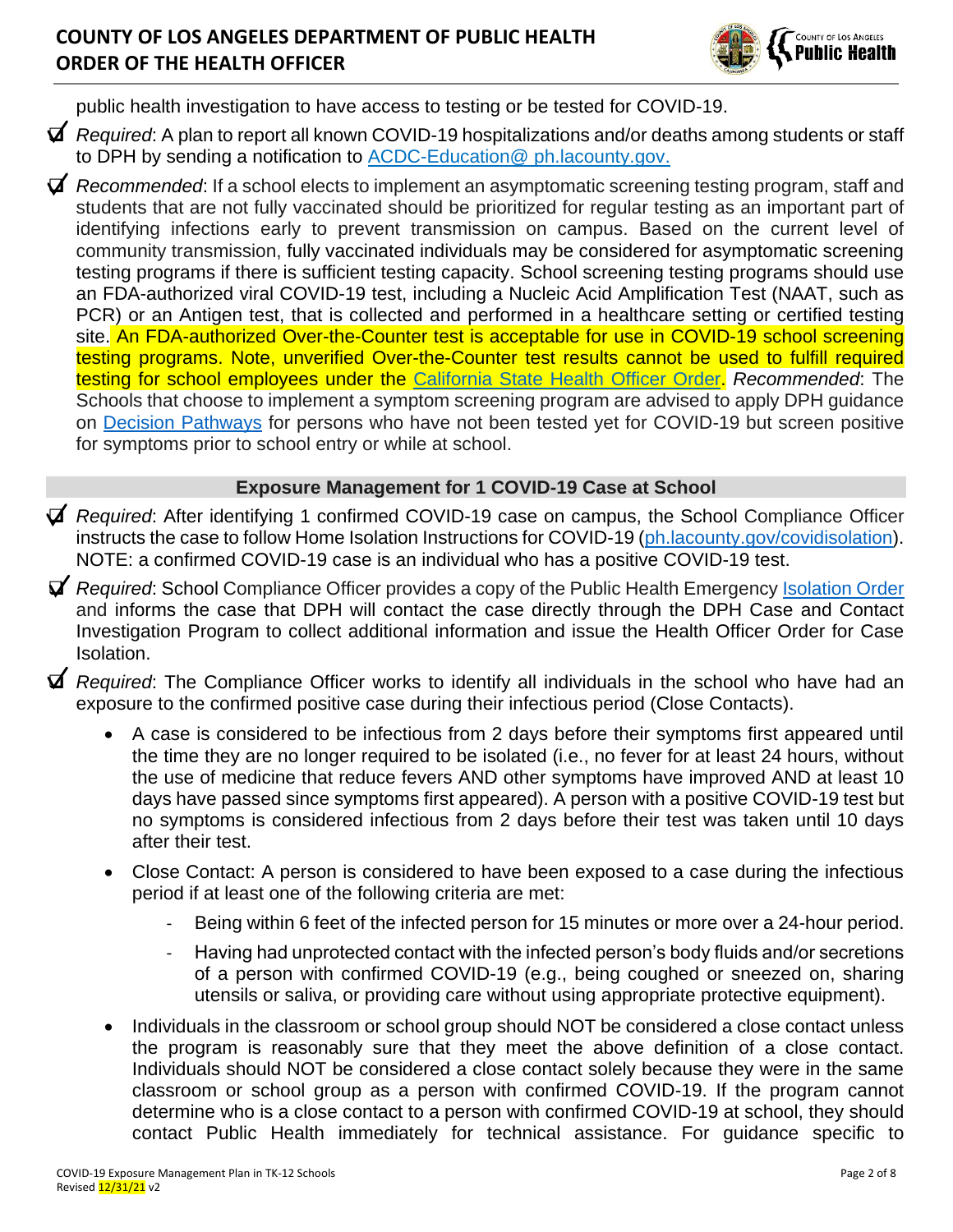

identification of close contacts in a Youth Sports program, please refer to the Exposure [Management Plan for Youth Recreational Sports Programs.](http://publichealth.lacounty.gov/media/Coronavirus/docs/protocols/ExposureManagementPlan_YouthSports.pdf)

- ❑ *Required*: School Compliance Officer must notify DPH of (1) employees, children, and visitors with confirmed COVID-19 who were on campus at any point within the 14 days prior to the illness onset date (school-associated case) and (2) persons on campus who were exposed to the infected person during the infectious period. The illness onset date is the first date of COVID-19 symptoms, or the COVID-19 test date, whichever is earlier.
	- *Required*: All school-associated COVID-19 cases and persons identified to have had an exposure to cases on campus should be reported online through the secure web application: [http://www.redcap.link/lacdph.educationsector.covidreport.](http://www.redcap.link/lacdph.educationsector.covidreport) If online reporting is not possible, reporting can be done manually by downloading and completing the [COVID-19 Case and](http://publichealth.lacounty.gov/acd/Diseases/EpiForms/COVID_OBlinelist_Education_Sector.xlsm)  [Contact Line List for the Education Sector](http://publichealth.lacounty.gov/acd/Diseases/EpiForms/COVID_OBlinelist_Education_Sector.xlsm) and sending it to [ACDC-Education@](mailto:ACDC-Education@ph.lacounty.gov)  [ph.lacounty.gov.](mailto:ACDC-Education@ph.lacounty.gov) All case notifications should be submitted within 1 business day of being notified of the case.
	- *Recommended*: Schools that are reporting a school-associated COVID-19 case to DPH for the first time or need assistance on COVID-19 exposure management can call the TK-12 School COVID-19 Case Reporting Call Center, Monday through Friday from 8:00AM to 5:00PM. School administrators that do not have the Call Center number should contact [ACDC-](mailto:ACDC-Education@ph.lacounty.gov)[Education@ph.lacounty.gov](mailto:ACDC-Education@ph.lacounty.gov) for the number.
- ❑ *Required*: All persons identified to have had an exposure to a COVID-19 positive case at school are notified by the School Compliance Officer of the exposure through a letter or other communication strategies and a copy of the [Public Health Emergency Quarantine Order.](http://publichealth.lacounty.gov/media/coronavirus/docs/HOO/HOO_Coronavirus_Blanket_Quarantine.pdf) A School Exposure Notification letter template is available at: [COVID-19](http://publichealth.lacounty.gov/acd/Diseases/EpiForms/COVID_TemplateNotificationLetters_Educational_Settings.docx) [Template Notification Letters for Education](http://publichealth.lacounty.gov/acd/Diseases/EpiForms/COVID_TemplateNotificationLetters_Educational_Settings_TK12.docx)  [Settings](http://publichealth.lacounty.gov/acd/Diseases/EpiForms/COVID_TemplateNotificationLetters_Educational_Settings_TK12.docx) (Template #1). The notification of exposure should include the following messages:
	- DPH will coordinate with the school to contact persons who are identified as having had close contact with the school-associated case to gather additional information and provide guidance on testing and quarantine. Requirements for close contacts who are not exempt from **quarantine** 
		- o The following close contacts are required to quarantine:
			- o Persons who are not [fully vaccinated\\*](http://publichealth.lacounty.gov/acd/ncorona2019/vaccine/fullyvaccinated/); OR
			- o Persons who are fully vaccinated and [booster-eligible](http://publichealth.lacounty.gov/media/Coronavirus/docs/vaccine/VaccineEligibilitySummaryTable.pdf) but have NOT yet received their booster dose.

\*Includes persons previously infected with SARS-CoV-2, including within the last 90 days.

- $\circ$  Close contacts who are required to quarantine must self-quarantine (stay in their home or another residence, separate from others) and monitor for symptoms as outlined in [Quarantine and Other Instructions for Close Contacts.](http://publichealth.lacounty.gov/acd/ncorona2019/covidquarantine/) As long as symptoms of COVID-19 are not present they may end quarantine either:
	- o After 10 full days have passed from their last known contact to the infectious case (as defined above). Activities may resume starting on Day 11 provided they are asymptomatic.
	- $\circ$  After 5 full days have passed from their last known contact to the infectious case if they have a negative viral test result from a specimen collected on Day 5 from the date of last exposure to the case. Activities may resume starting on Day 6. The test must be an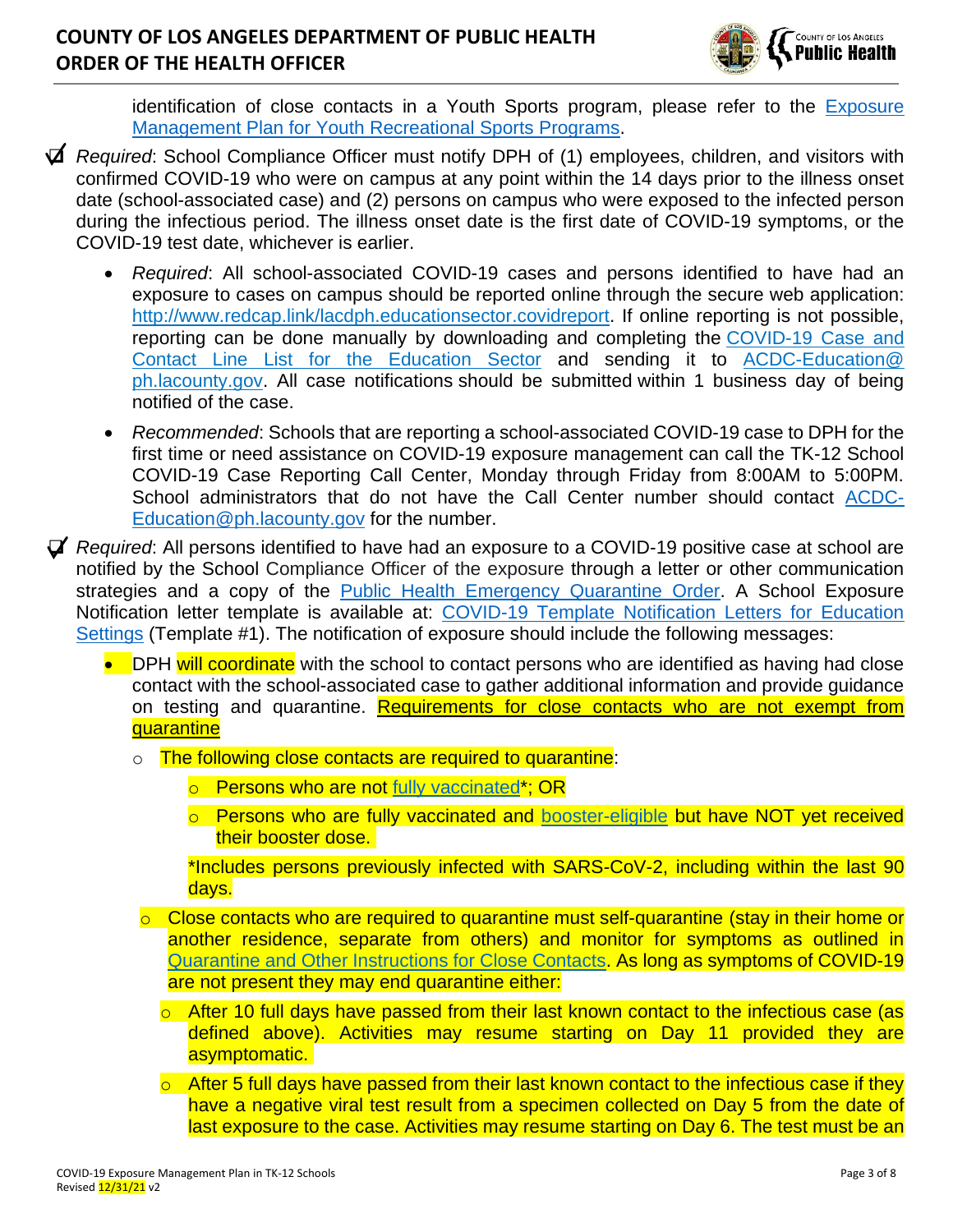### **COUNTY OF LOS ANGELES DEPARTMENT OF PUBLIC HEALTH ORDER OF THE HEALTH OFFICER**



FDA-authorized viral COVID-19 test (e.g., NAAT or Antigen test); use of an FDAauthorized Over-the-Counter test is acceptable for testing out of quarantine. If the test is positive, follow Home Isolation Instructions for COVID-19 [\(ph.lacounty.gov/covidisolation\)](http://publichealth.lacounty.gov/acd/ncorona2019/covidisolation/). Exposed persons who were previously infected with SARS-CoV-2 within the past 90 days should test using an Antigen test.

- Regardless of when quarantine ends, close contacts must continue to monitor their health and upgrade their masks for 10 days from the date of last exposure: adults should wear a surgical grade (also referred to as medical procedure) mask or higher level personal protective equipment (PPE) such as a KN95 of N95 respirator mask; children should wear a non-cloth mask of multiple layers of non-woven material with a nose wire. Masks must be worn at all times when around others both indoors and outdoors. Refer to the Los Angeles County Department of Public Health [COVID-19 Masks](http://publichealth.lacounty.gov/acd/ncorona2019/masks/) page for latest guidance on masking. If symptoms develop, test using an FDA-authorized viral COVID-19 test and stay home. If the test is positive, follow Home Isolation Instructions for COVID-19 [\(ph.lacounty.gov/covidisolation\)](http://publichealth.lacounty.gov/acd/ncorona2019/covidisolation/). Note: exposed persons who were previously infected with SARS-CoV-2 within the past 90 days should test with an Antigen test.
- Requirements for close contacts who are exempt from quarantine
	- The following close contacts are not required to quarantine provided they remain asymptomatic:
		- o Persons who are boosted: OR
		- o Persons who are [fully vaccinated](http://publichealth.lacounty.gov/acd/ncorona2019/vaccine/fullyvaccinated/) but not yet booster-eligible
	- In order to remain in school, close contacts who are exempt from quarantine are required to test. At a minimum, the test specimen must be collected on Day 5 after the date of last exposure. However twice a week testing is strongly recommended, with the first test specimen collected immediately after being notified of the exposure and the second test specimen collected on Day 5 after the date of last exposure. The test must be an FDA-authorized viral COVID-19 test (e.g., NAAT or Antigen test); use of an FDAauthorized Over-the-Counter test is acceptable for this testing requirement.
	- $\circ$  In addition, they must monitor for symptoms and upgrade their masks for 10 days from the date of last exposure: adults should wear a surgical grade (also referred to as medical procedure) mask or higher-level PPE such as a KN95 of N95 respirator mask; children should wear a non-cloth mask of multiple layers of non-woven material with a nose wire. Masks must be worn at all times when around others both indoors and outdoors. Refer to the Los Angeles County Department of Public Health [COVID-19](http://publichealth.lacounty.gov/acd/ncorona2019/masks/)  [Masks](http://publichealth.lacounty.gov/acd/ncorona2019/masks/) page for latest guidance on masking. If symptoms develop, test using an FDAauthorized viral COVID-19 test and stay home. If the test is positive, follow Home Isolation Instructions for COVID-19 [\(ph.lacounty.gov/covidisolation\)](http://publichealth.lacounty.gov/acd/ncorona2019/covidisolation/).
- Employees with a campus exposure should follow guidance outlined in Cal/OSHA COVID-19 Prevention [Emergency Temporary Standards](https://www.dir.ca.gov/dosh/coronavirus/ETS.html) (ETS). However if an employee's quarantine period ends before they meet [Cal/OSHA's criteria for return-to-work,](https://dir.ca.gov/dosh/coronavirus/COVID19FAQs.html#outbreaks) they may return to the Worksite(s) as soon as they have cleared quarantine per the [Health Officer](http://publichealth.lacounty.gov/media/coronavirus/docs/HOO/HOO_Coronavirus_Blanket_Quarantine.pdf)  [Quarantine Order.](http://publichealth.lacounty.gov/media/coronavirus/docs/HOO/HOO_Coronavirus_Blanket_Quarantine.pdf) A summary of requirements is provided in the Public Health guidance document on [Responding to COVID-19 in the Workplace.](http://publichealth.lacounty.gov/acd/ncorona2019/workplaceresponse/)
- Schools are required to have a plan to facilitate COVID-19 response testing for persons who have an exposure at school. Staff and students who are tested must inform the school of the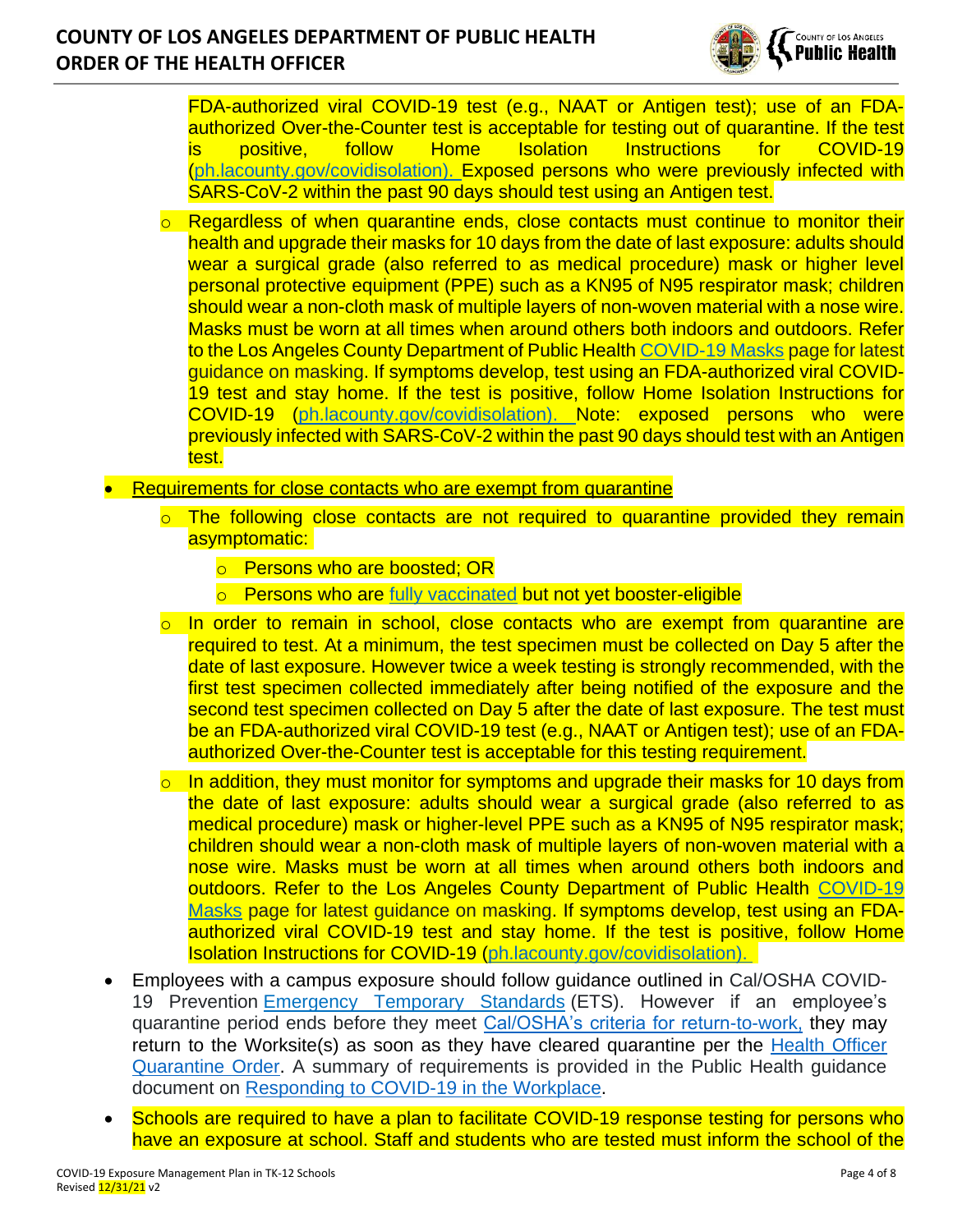

test results. Testing resources include: School Testing Programs, Employee Health Services or Occupational Health Services, Student Health Center, Personal Healthcare Providers, LA City and County Testing Sites: [covid19.lacounty.gov/testing,](https://covid19.lacounty.gov/testing/) and [Community-Based Testing](https://www.hhs.gov/coronavirus/community-based-testing-sites/index.html)  [Sites](https://www.hhs.gov/coronavirus/community-based-testing-sites/index.html) (local health centers and pharmacies). Individuals who need assistance finding a medical provider can call the LA County Information line 2-1-1, which is available 24/7.

- *Optional Modified Quarantine for TK-12 Students*. Modified quarantine allows asymptomatic students, under self-quarantine orders, who were exposed to a person with diagnosed COVID-19 in any school setting where students are supervised by school staff (indoors, outdoors, or on a school buses) to continue in-person academic activities that are part of the regular school curriculum and provided during school hours. An asymptomatic student under self-quarantine orders may be approved for modified quarantine if specific criteria outlined below are met. If these criteria cannot be met, then the exposed student must remain in [home quarantine](http://publichealth.lacounty.gov/acd/ncorona2019/covidquarantine/) as outlined above.
	- (1) The exposure was to a person with a COVID-19 diagnoses in any school setting where students are supervised by school staff (indoors, outdoors, or on school buses).
	- (2) The exposed student remains asymptomatic.
	- (3) The exposed student AND the person with a COVID-19 diagnosis MUST have each worn a mask consistently and correctly during the entire exposure period. This includes any outdoor exposures. Prior to applying modified quarantine, verification is required of mask-to-mask exposure between the person with a COVID-19 diagnosis and the exposed student. School Administrators must keep records of this verification and provide to Public Health upon request.
	- (4) The exposed student is not part of a TK-12 outbreak. Due to the high rate of secondary transmission in outbreaks, students with an outbreak exposure must fully quarantine at home. They may be released after Day 5, if they have a negative viral test result from a specimen collected on Day 5 from the date of last exposure to a confirmed COVID-19 case in the outbreak, provided they remain without symptoms. Note: in outbreak sites, the quarantine period may be extended by Public Health for additional days to help control transmission risk.
	- (5) Students under modified quarantine are still subject to the [Health Officer](http://publichealth.lacounty.gov/media/Coronavirus/docs/HOO/HOO_Coronavirus_Blanket_Quarantine.pdf)  [Quarantine Order](http://publichealth.lacounty.gov/media/Coronavirus/docs/HOO/HOO_Coronavirus_Blanket_Quarantine.pdf) and must stay at home for the duration of quarantine, except for in-person instruction.
	- (6) Students under modified quarantine are required to wear a mask indoors and outdoors and on school buses, while at school. The exception is for eating and drinking, where they must be at least 6 feet away from other students and preferably outdoors.
	- (7) Students under modified quarantine must be tested twice a week using an FDAauthorized viral COVID-19 test (e.g., PCR or Antigen) in a healthcare setting or certified testing site or an FDA-authorized Over-the-Counter test**.** It is strongly recommended that the first test specimen be collected immediately after being notified of the exposure and the second test specimen be collected on Day 5 from the date of last exposure. Students may be released from quarantine after Day 5 from the date of last exposure if a test specimen is collected on Day 5, the test is negative, and the student remains without symptoms. Even if released from quarantine after Day 5, exposed students must continue to monitor their health and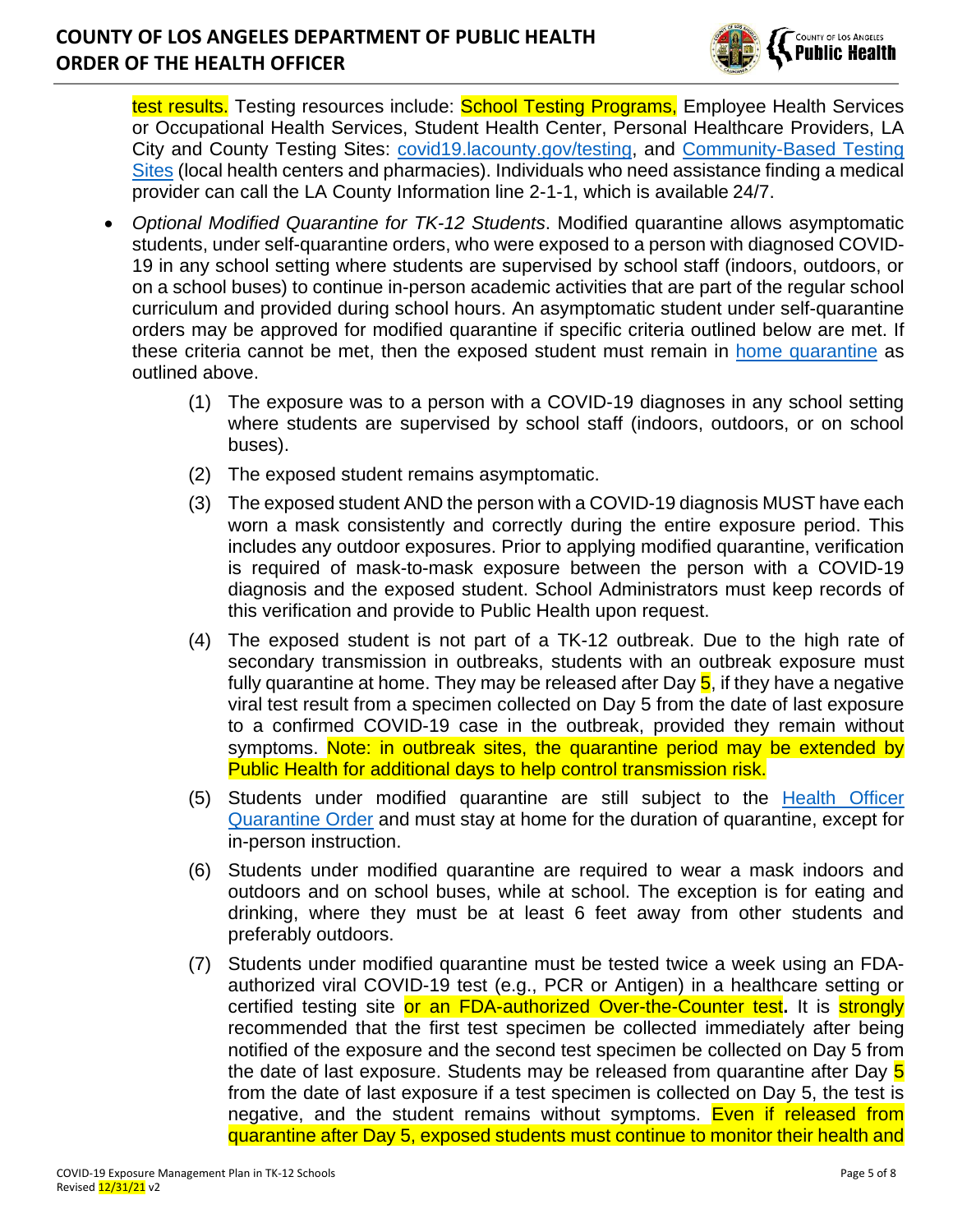

mask at all times (indoors, outdoors, and on school buses) for 10 days from the date of last exposure. If symptoms develop, the student should test using an FDAauthorized viral COVID-19 test and stay home. If the test is positive, follow Home Isolation Instructions for COVID-19 [\(ph.lacounty.gov/covidisolation\)](http://publichealth.lacounty.gov/acd/ncorona2019/covidisolation/).

- (8) It is strongly recommended that unvaccinated, asymptomatic individuals who are NOT identified as close contacts but who were present in a school classroom or school activity with a confirmed case be tested weekly for two weeks (14 days) following the date of last exposure in the classroom/activity. If capacity allows, consider also testing asymptomatic, fully vaccinated individuals that were present in the school classroom/activity with a confirmed case but were not close contacts.
- ❑ *Recommended*: School Compliance Officer will determine whether additional notification is needed to inform the wider school community about the school exposure and precautions being taken to prevent spread of COVID-19. A general notification letter template is available at: [COVID-19](http://publichealth.lacounty.gov/acd/Diseases/EpiForms/COVID_TemplateNotificationLetters_Educational_Settings_TK12.docx) [Template](http://publichealth.lacounty.gov/acd/Diseases/EpiForms/COVID_TemplateNotificationLetters_Educational_Settings_TK12.docx)  [Notification Letters for Education Settings](http://publichealth.lacounty.gov/acd/Diseases/EpiForms/COVID_TemplateNotificationLetters_Educational_Settings_TK12.docx) (Template #2) .

#### **Exposure Management for 2 COVID-19 Cases at School within a 14-day Period**

- ❑ *Required:* After identifying 2 confirmed cases within a 14-day period, the school follows the *required*  steps for 1 confirmed case.
- ❑ *Required*: School Compliance Officer consults with Public Health to determine whether the 2 cases are epidemiologically linked, meaning that the two affected individuals were both present at some point in the same setting during the same time period while either or both were infectious.\* Schools should contact DPH for assistance in determining whether cases are epidemiologically linked by emailing [ACDC-Education@ph.lacounty.gov](mailto:ACDC-Education@ph.lacounty.gov) or by calling the TK-12 School COVID-19 Case Reporting Call Center.

*\*A case is considered to be infectious from 2 days before symptoms first appeared until they are no longer required to be isolated (i.e., no fever for at least 24 hours without the use of medicine that reduces fever AND other symptoms have improved AND at least 10 days have passed since symptoms first appeared). A person with a positive COVID-19 test but no symptoms is considered to be infectious from 2 days before their test was taken until 10 days after their test.*

Determination of epidemiological links between cases may require further investigation to assess exposure history and identify all possible locations and persons that may havebeen exposed to the case while infectious at the site. NOTE: Epidemiologically linked cases include persons with identifiable connections to each other such as sharing a physical space (e.g., in a classroom, school event, sports team, other extracurricular activities, school transportation, office site), indicating a higher likelihood of linked spread of disease in that setting rather than sporadic transmission from the broader community. If epidemiological links exist, DPH will advise the school on important steps to take and communications to students and employees on precautions to take to prevent further spread at the school, including implementation of site- specific interventions for infection control.

#### **Exposure Management for ≥ 3 COVID-19 Cases at School within a 14-day Period**

❑ *Required:* If the school identifies a cluster of 3 or more confirmed cases within a 14-day period, the school should proceed with the following steps:

• Report the cluster immediately to DPH by calling the TK-12 School COVID-19 Case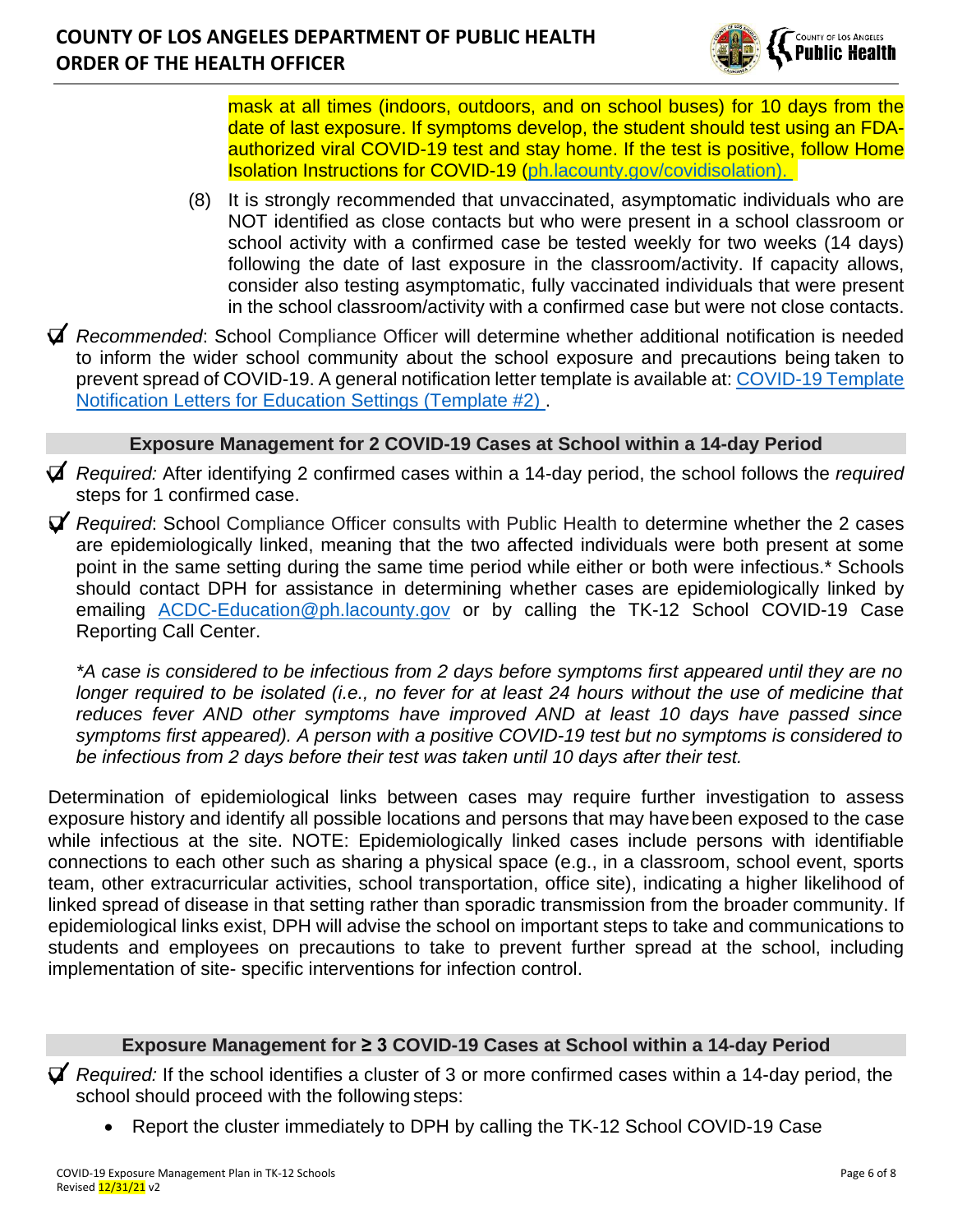

Reporting Call Center or by submitting a report online at: [http://www.redcap.link/lacdph.educationsector.covidreport.](http://www.redcap.link/lacdph.educationsector.covidreport) If online reporting is not possible, reporting can be done manually by downloading and completing the [COVID-19 Case and](http://publichealth.lacounty.gov/acd/Diseases/EpiForms/COVID_OBlinelist_Education_Sector.xlsm)  [Contact Line List for the Education Sector](http://publichealth.lacounty.gov/acd/Diseases/EpiForms/COVID_OBlinelist_Education_Sector.xlsm) and sending it to [ACDC-](mailto:ACDC-Education@ph.lacounty.gov)[Education@ph.lacounty.gov.](mailto:ACDC-Education@ph.lacounty.gov)

- DPH will review the submitted information to determine whether the outbreak criteria described below have been met and will notify the school within 1 business day on next steps.
- Outbreak Criteria: At least 3 confirmed cases of COVID-19 within a 14-day period of each other in a specified group\* with members who are epidemiologically linked, do not share a household, and are not a close contact of each other outside of the campus.

\*Specified groups include persons that share a common membership at school (e.g., classroom, school event, sport teams, other school extracurricular activities, school transportation, office site). Epidemiological links require the infected persons to have been present at some point in the same setting during the same time period while infectious.

- NOTE: For overnight camps, a "household cohort" means cabinmates (campers and staff) who are staying together in a cabin, bunkhouse, or similar space. Additional guidance regarding overnight camps is located in the [Reopening Protocol for Overnight Organized/Children's](http://publichealth.lacounty.gov/media/coronavirus/docs/protocols/Reopening_OvernightCamps.pdf)  [Camps: Appendix K-1.](http://publichealth.lacounty.gov/media/coronavirus/docs/protocols/Reopening_OvernightCamps.pdf)
	- If outbreak criteria are not met, DPH will advise the school to continue with routine exposure management.
	- If outbreak criteria are met, DPH will notify the school that an outbreak investigation has been activated and a public health investigator will communicate directly with the school to coordinate the outbreak response.